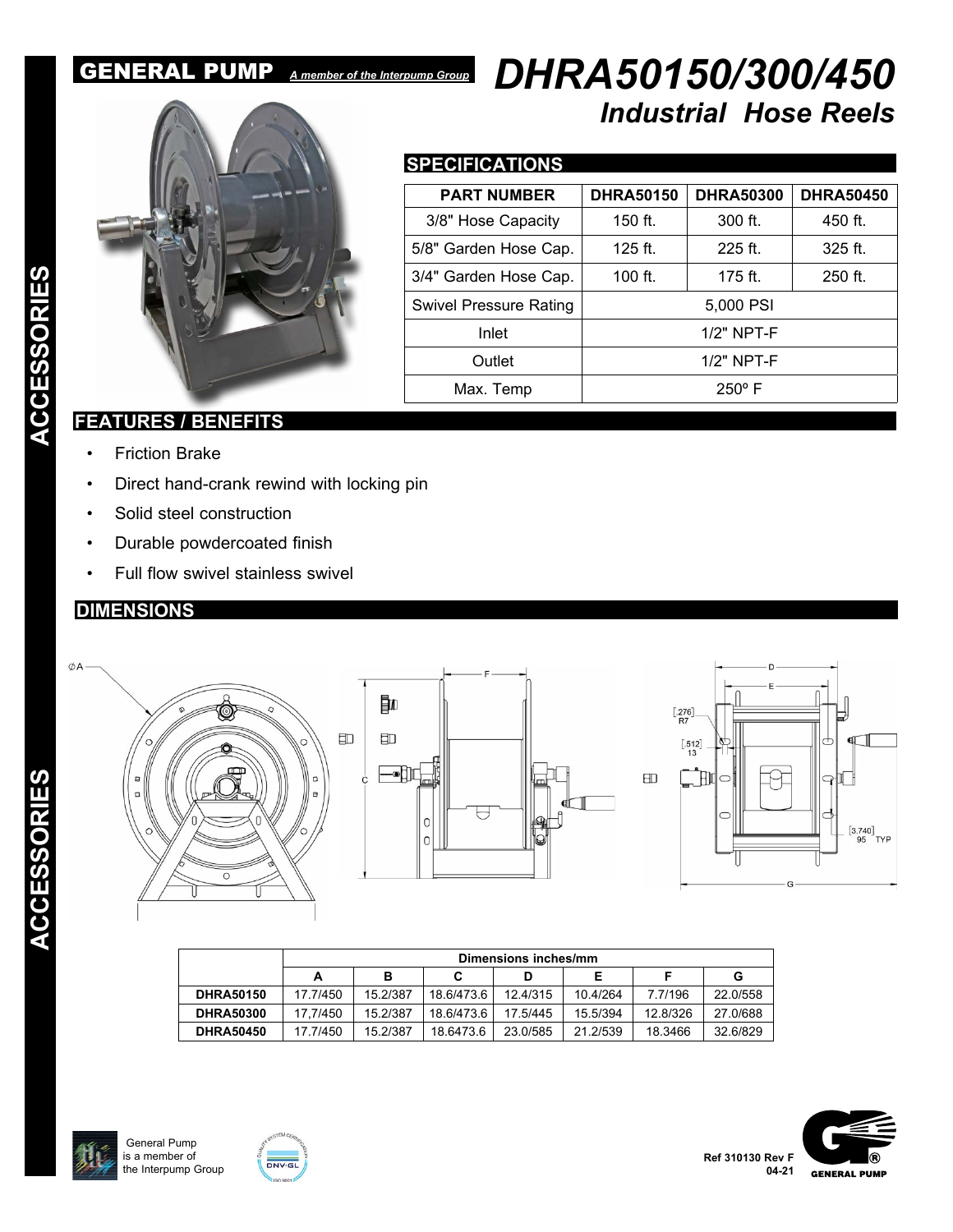# GENERAL PUMP *A member of the Interpump Group*  $DHRA50150/300/450$ *Industrial Hose Reels*

### **PARTS LIST**

| <b>Item</b> | Part No.                               | <b>Description</b>                           | QTY |
|-------------|----------------------------------------|----------------------------------------------|-----|
| 1           | 2103282                                | Assy, Hub & Flange, DHRA50450                |     |
|             | 2103242                                | Assy, Hub & Flange, DHRA50300                | 1   |
|             | 2103247                                | Assy, Hub & Flange, DHRA50150                |     |
| 2           | 2103283                                | Frame, Hose Reel, DHRA50450                  |     |
|             | 2103243                                | Frame, Hose Reel, DHRA50300                  | 1   |
|             | 2103248<br>Frame, Hose Reel, DHRA50150 |                                              |     |
| 3           | 2640025                                | <b>Pillow Block</b>                          | 2   |
| 4           | 2103244                                | Assy, Crank                                  | 1   |
| 5           | 2103245                                | Assy, Lock Pin                               | 1   |
| 6           | 2540087                                | Bracket, Brake                               | 1   |
| 7           | 2660268                                | <b>Brake</b>                                 | 1   |
| 8           | 2200103                                | Bolt, M8                                     | 1   |
| 9           | 2203413                                | Washer, Flat, M10                            | 12  |
| 10          | 2660405                                | Knob, Brake                                  | 1   |
| 11          | 2203017                                | Nut, M10, Nylok, SST                         | 6   |
| 12          | 2200013                                | Washer, M8, SS                               | 1   |
| 13          | <b>DSW9012SS</b>                       | Swivel 1/2" NPT-F Ball Bearing               | 1   |
| 14          | 2530112                                | Fitting, 1/2NPT-MX3/8NPT-F                   | 2   |
| 15          | 2200104                                | Bolt, M10                                    | 6   |
| 16          | D10032K                                | Fitting, GH-F 1/2" NPT-M, Filter &<br>Spring | 1   |



|                  | Lock Pin Repair Kit 2103245 |          |                    |      |  |  |
|------------------|-----------------------------|----------|--------------------|------|--|--|
|                  | Item                        | Part No. | <b>Description</b> | QTY. |  |  |
|                  |                             | 2540085  | Bracket, Lock      |      |  |  |
|                  | $\mathcal{P}$               | 2540086  | Pin, Lock          |      |  |  |
|                  | 3                           | 2720025  | Spring, Lock Pin   |      |  |  |
| $\left(5\right)$ |                             | 2200013  | Washer, M8, SS     |      |  |  |
|                  | 5                           | 2202033  | Pin, Cotter, 2x20  |      |  |  |
|                  |                             |          |                    |      |  |  |

### **ASSEMBLY / OPERATING INSTRUCTIONS**

- 1. Connect the handle to either end of the axle which doubles as a fluid path, use a suitable thread sealant and tighten accordingly.
- 2. Connect the swivel on the opposite end of the axle as the handle, use
- a suitable thread sealant and tighten accordingly.
- \* See parts list image for orientation of swivel\*
- 3. Attach outlet hose to the outlet fitting located in the hub, use a suitable thread sealant and tighten accordingly.
- 4. Attach supply hose to the hose reel swivel, use a suitable thread sealant and tighten accordingly.
- 5. Use 1/2" or 13 mm bolts when securing the hose reel to ceiling or wall.
- 6. The hose reel is ready for operation.
- NOTE: THREAD SEALANT NOT INCLUDED

# **Brake Repair Kit 2103139 Item Part No. Description QTY.** 1 2660268 Brake 1 2 2200103 Bolt, M8 1 3 2660405 Knob, Brake 1 4 2200013 Washer, M8, SS 1



# **WARNING!**

*Exposure of skin directly to pressurized air or fluids could result in severe bodily injury!*

**Warning.** Only **trained** and **qualified** personnel should install or replace the device.

**Warning.** De-pressurize prior to servicing.



#### **GENERAL PUMP • 1174 Northland Drive • Mendota Heights, MN 55120 Phone: 651.686.2199 • Fax: 800.535.1745 • email: sales@gpcompanies.com • www.generalpump.com Ref 310130 Rev F**

**04-21**